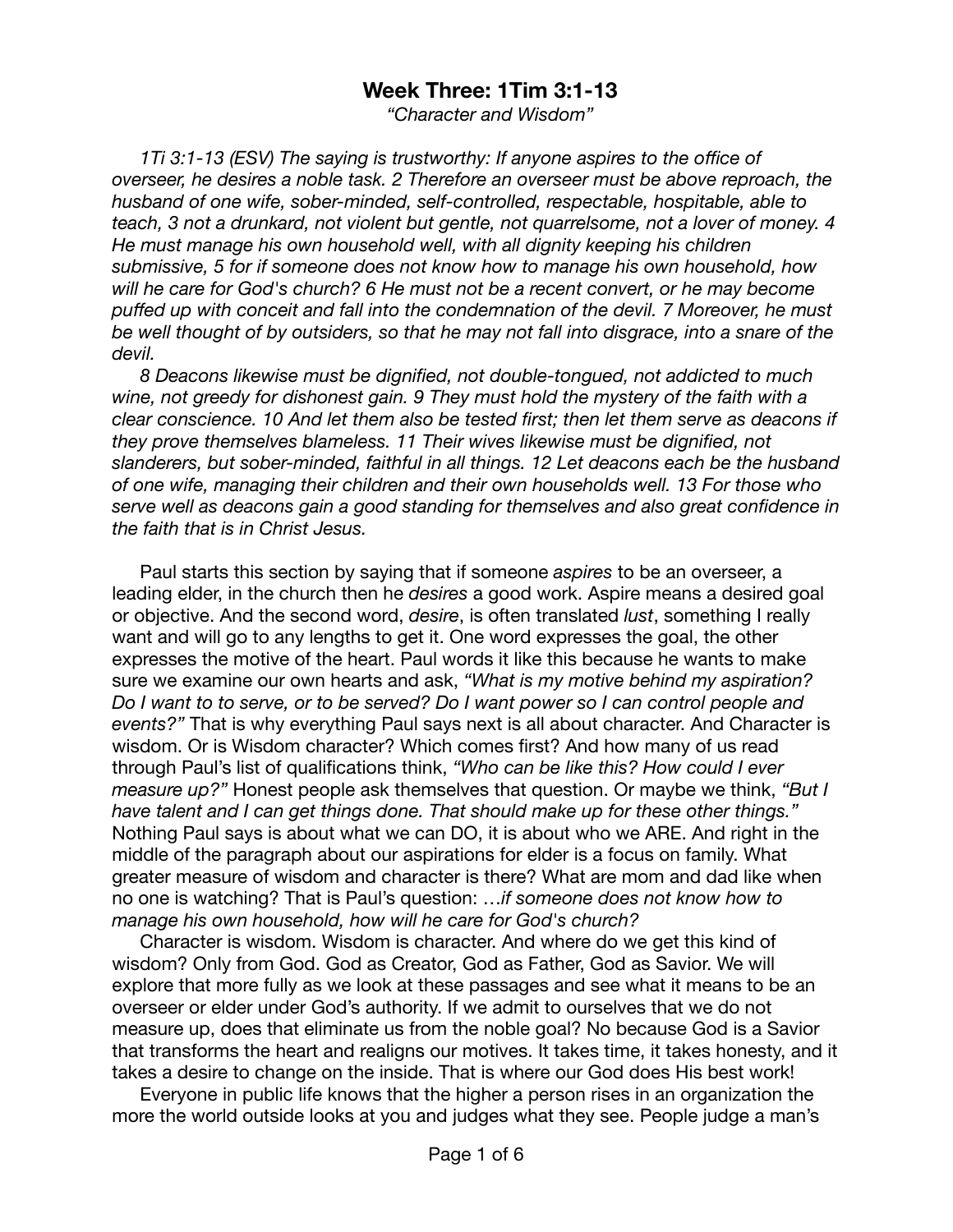character on what they see in his family life as well as what he does personally. Everything that was once private is now public, and it all matters. But some in the church might say *"The church believes in forgiveness, therefore it doesn't matter if our*  leaders don't live up to all the moral standards. It gives us a chance to show what we *mean by forgiveness."1* But that is not the real message of the church, not the whole message anyway. God's forgiveness is the kind of love that transforms us into His new creatures and does not leave us unchanged. Church elders and deacons have to manage the church and care for people in a way that says we are different. It is telling the world *"You, too, can be different. Our God in Christ will take you in and forgive you and cleanse you no matter where you have been."* If our leaders are not living that kind of transformed life, then the church will be no different from the culture that surrounds us. We end up following a god of our making, a god who serves us, so we are never inconvenienced and enjoy our comforts. The world likes that.

So as leaders rise, we want them to also rise above and beyond reproach. The outside world cannot find any obvious blemish or stain. They walk in the ways of wisdom that we in the congregation imitate and follow. We entrust ourselves to them and want them to lead us in the path of righteousness. As we ourselves grow under the care of good leaders we learn that even a man above reproach still needs our prayers, so we lift them up and we help them bear the burden of leadership. We all are weak in some area of our life, and we all fail. Christians are called and completely forgiven, so that we are repentant before God and forgiving to others. This is only possible in an atmosphere of respect and mutual trust. This is how we as the Body of Christ reflect Christ's character in the sight of other Christians, in the sight of the world, and in the sight of our God.

Look at some of the specific requirements Paul lists. Paul begins with marriage. An elder must have one wife, and that's all. However, if an elder loses his wife through death most churches say that he can marry again. Some even allow for divorce and remarriage, depending on the circumstances of the divorce. Paul knew divorce was a real problem among the Jews, but Paul also faced the problem of polygamy, which was a major problem among Gentile cultures, just as it is for the church in parts of Africa today. Paul appealed to Genesis where the standard has been set: God's plan from the very beginning was for faithful, lifelong partnerships between one man and one woman. Jesus says that has not changed and He, like Paul, affirmed God's design for marriage:

*"But from the beginning of creation, 'God made them male and female.' 'Therefore, a man shall leave his father and mother and hold fast to his wife, and the two shall become one flesh.' So, they are no longer two but one flesh. What therefore God has joined together, let not man separate."" (Mar 10:6-9 ESV)* 

Does this mean an elder must be married? A single man cannot be an elder? Paul himself argued that as an Apostle he himself was better off unmarried. He also recognized that singleness and celibacy is a special gift of the Holy Spirit. Single men are not ruled out, but different churches have different views on this. What is being ruled out is a man with two or more wives, implying that there were men in the early Christian churches in that situation. I have no doubt Paul would also rule out same sex marriage. The debate rages today about whether gay people should even be accepted as members of a church. Just as in Africa there is debate about new converts who come with several wives. Every culture in history has had its struggles and trials.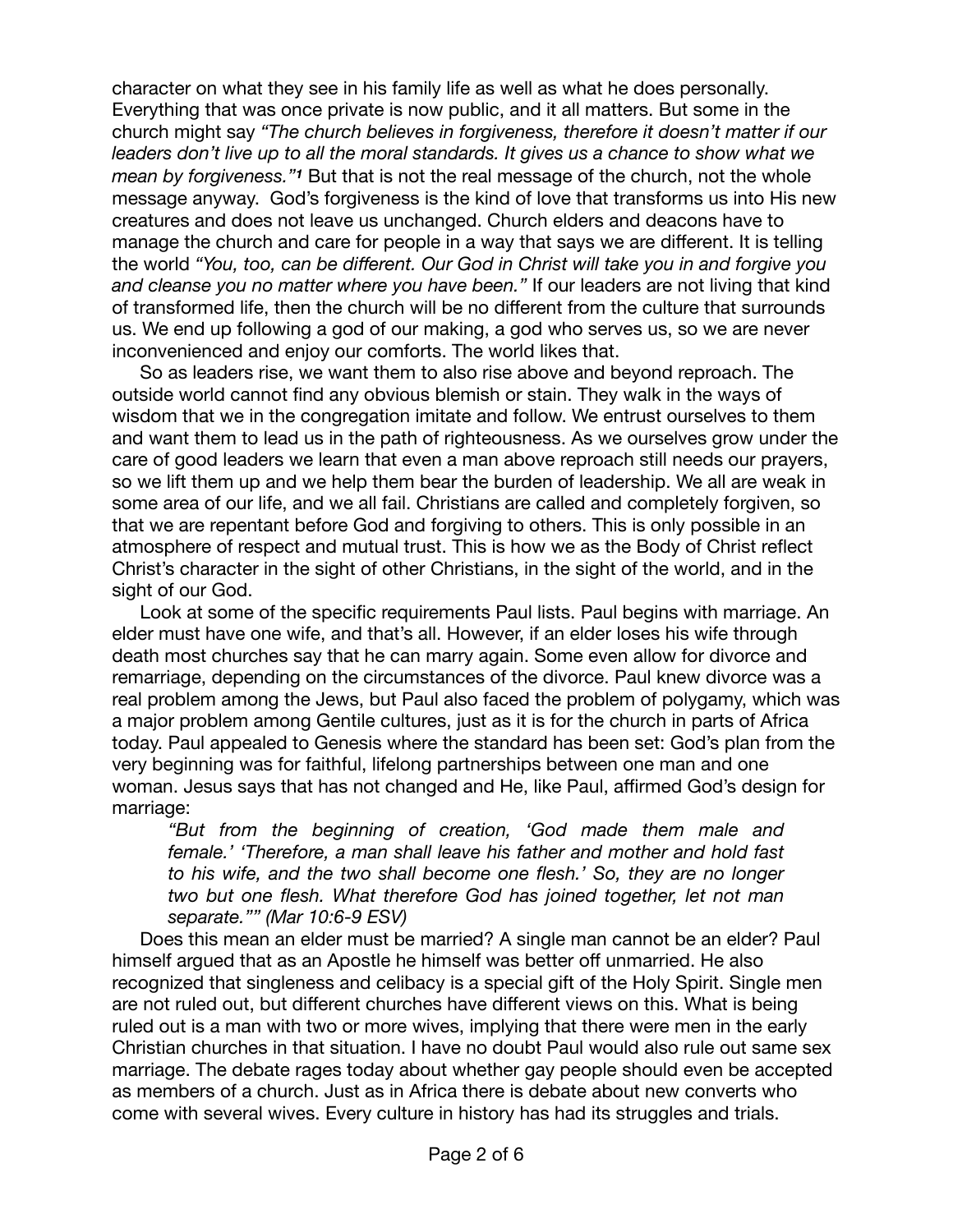Different churches have different views on these things, and we have to approach these trials humbly, with a balance of grace and truth.

Paul goes on with more instructions that seem at first glance like a random list. An elder must be: *…sober-minded, self-controlled, respectable, hospitable, able to teach, not a drunkard, not violent but gentle, not quarrelsome, not a lover of money…* In this list there are two things that are unique qualifications for the elder; hospitality and the ability to teach. To do both these things well a man must be clear headed and sober. How can he teach if he cannot think clearly and thoughtfully? Self-control means he does not easily lose his temper, not to mention fighting and violence. We trust those who are gentle with us. Why would Paul have to make a point of not being violent or quarrelsome? Gentleness in men was not a sought-after moral virtue in Ephesus. It must be in the church. Just as there must be respectability, which is respect for self and others. Respect for people is at the heart of hospitality. I think this means more than having dinner guests. It means care for the poor and it means justice for those who cannot defend themselves. I think that is why Paul puts *"not a lover of money"* at the end. If greed leads an elder to steal or cheat, he certainly loses all respectability when the truth comes out. If we think of hospitality as justice in action, it is impossible to be greedy and at the same time show respect for the poor or to seek justice where there is abuse in the world around us.

Love of money or love of power may be the desire that may lead to a man to aspire to be an elder. That is why careful examination is mandatory but a man with pure motives will never shy away from it. That is why Paul warns us about the neophyte, the new convert to the church. There is no track record and pride and greed are traps that are easily hidden. New converts who want to be leaders must pass the test of time and trial. That will usually show the difference between falling into the trap of pride or standing in gratitude and humility for what God wants to do. Pride will lead us into a world of condemnation, like Hymenaeus and Alexander, where we face a wilderness outside of the grace of the church and away from Christ's protection.

Now Paul turns from elders to deacons. Deacon is a Greek word and means servant or minister. In the early church both men and women were deacons in the church. A deacon named Phoebe was one of Paul's most trusted workers. He sent her to Rome with his letter to the Romans, and it is likely she actually read the letter to the churches.*(Rom 16:1)* All Christians are called to serve one another, but the word deacon applies to this special kind of service. I have heard that in the Army the officers are in charge but the Sergeants do the carry the load. Maybe the same could be said about deacons in the church. In Acts 6 we are told that the Apostles asked the members to appoint some people to minister, to be "deacons", and serve the practical needs of the church. One of these was Stephen, who became not only a servant to the poor and the widows, but one of the most powerful witnesses in the church. He became the first martyr. And his murder was witnessed by a young man named Saul, which Paul has never forgotten, and it is the reason he says he is so grateful for God's mercy *(1:13)*. Stephen's example shows us how important this work can be. A faithful deacon finds the respect that gains a hearing from people around us. That is how it happened for Stephen. He knew his Bible and he was able testify before the Sanhedrin. Do we mourn for him or rejoice for him? Maybe both. Look at his final witness before the leaders of Israel:

*"Now when they heard these things they were enraged, and they ground their teeth at him. But he, full of the Holy Spirit, gazed into heaven and*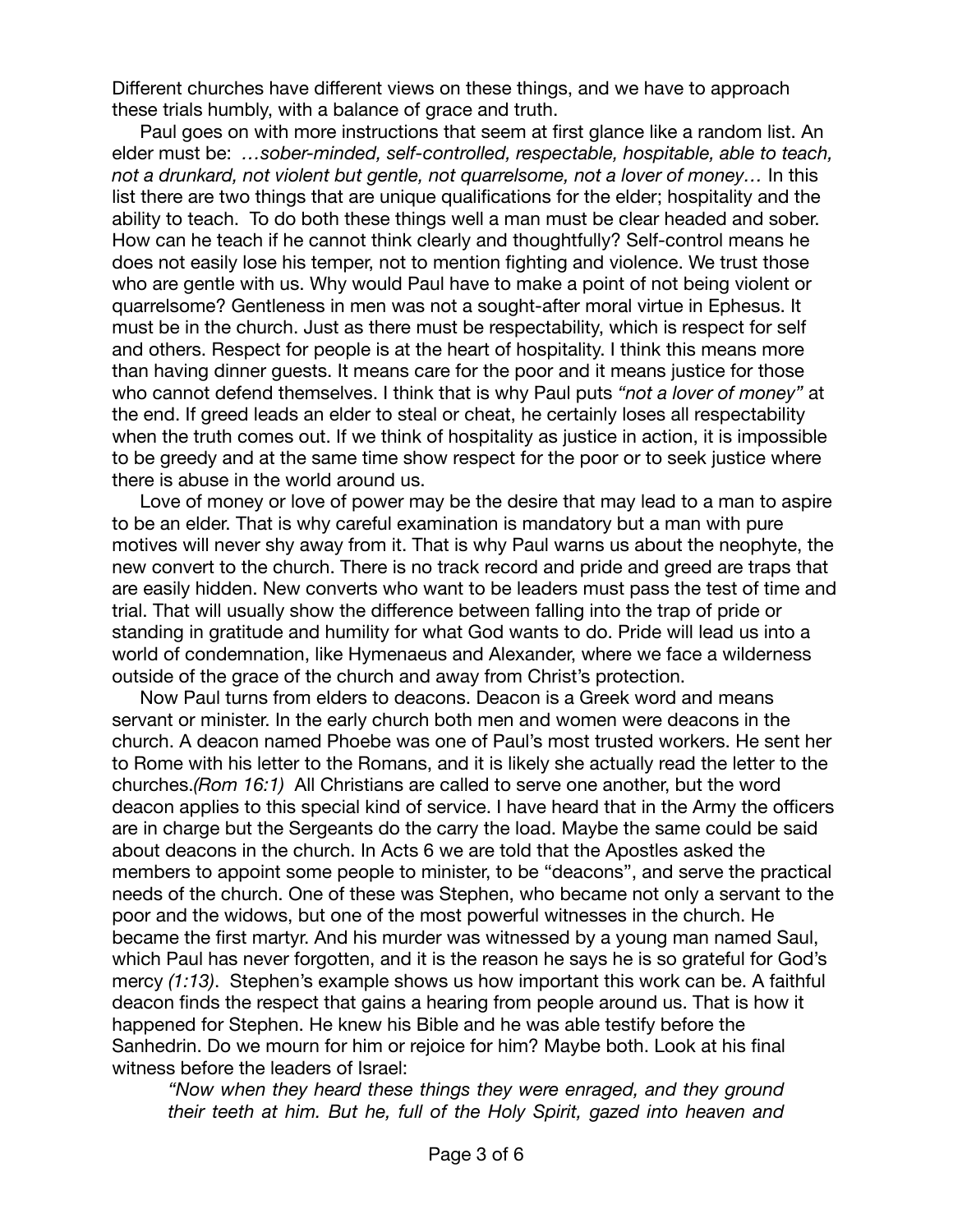*saw the glory of God, and Jesus standing at the right hand of God. And he said, "Behold, I see the heavens opened, and the Son of Man standing at the right hand of God." But they cried out with a loud voice and stopped their ears and rushed together at him. Then they cast him out of the city and stoned him. And the witnesses laid down their garments at the feet of a young man named Saul. And as they were stoning Stephen, he called out, "Lord Jesus, receive my spirit." And falling to his knees he cried out with a loud voice, "Lord, do not hold this sin against them." And when he had said this, he fell asleep." (Act 7:54-60 ESV)* 

We can see what a powerful motivator the Resurrection of Jesus was to the early church. And we have the same power living in us—and over us—and working through us. Paul prayed we would know and grasp *"…what is the immeasurable greatness of his power toward us who believe, according to the working of his great might that he worked in Christ when he raised him from the dead" (Eph 1:19-20)* Jesus is interceding for us now with that same prayer.

We find the qualifications for elders and deacons are somewhat similar. The two lists are interchangeable except for the qualities of teaching and hospitality, which is the exclusive domain of the elders. Teaching means more than ability to give a lecture, it is the authority that stands guard over the doctrines of our faith. Hospitality is the heart of our mission to the community. Simply put, the elder guards the truth and advocates for the needy. Elders are the public face of the church. The deacons are the inner strength of the church. This all works together to build up and strengthen a body that rests on the foundation of Jesus Christ. We want Jesus to be as attractive to the world as He is to us.

I want to go back to a question I asked earlier, *"How can anyone measure up to these qualifications?"* Character is wisdom and wisdom is character. Where does wisdom come from? It is nurtured in the home and in the church. James says this kind of wisdom is not man's wisdom, it is God's wisdom: *But the wisdom from above is first pure, then peaceable, gentle, open to reason, full of mercy and good fruits, impartial and sincere.(Js 3:17)* That means there is only one place we can get it, and James tells us it comes from God: *If any of you lacks wisdom, let him ask God, who gives generously to all without reproach, and it will be given him.(Js 1:5)* There is a whole book in the Scriptures that tells us this is true. It is the book of Proverbs written by Solomon, the wisest King who had ever lived. That is, until Jesus came on the scene. Let's go to Proverbs and ask God for His wisdom.

In Proverbs 3 we can find six characteristics that define a wise man. But it also tells us how to become a wise man. We could call them Six Tests of Wisdom. Ready? Here is number One: *Trust in the LORD with all your heart and lean not on your own understanding…(Prov 3:5)* We can believe in God yet still trust something else for real significance and happiness. That something becomes our real god. Of course, we hide this from ourselves and can only see it when we lose control and our "something" fails us. When things go horribly wrong and we find out can't handle life on our own. We find the cure for this kind of idolatry in the Gospel. Our own works, success and achievements will not justify us. We are only justified when we trust in Jesus Christ, *with all our heart.* 

Next, wisdom says to submit to God in every area of life and not rely on your own understanding, especially things that are beyond our capacity to comprehend: *…in all your ways submit to him, and he will make your paths straight.(Prov 3:6)* The culture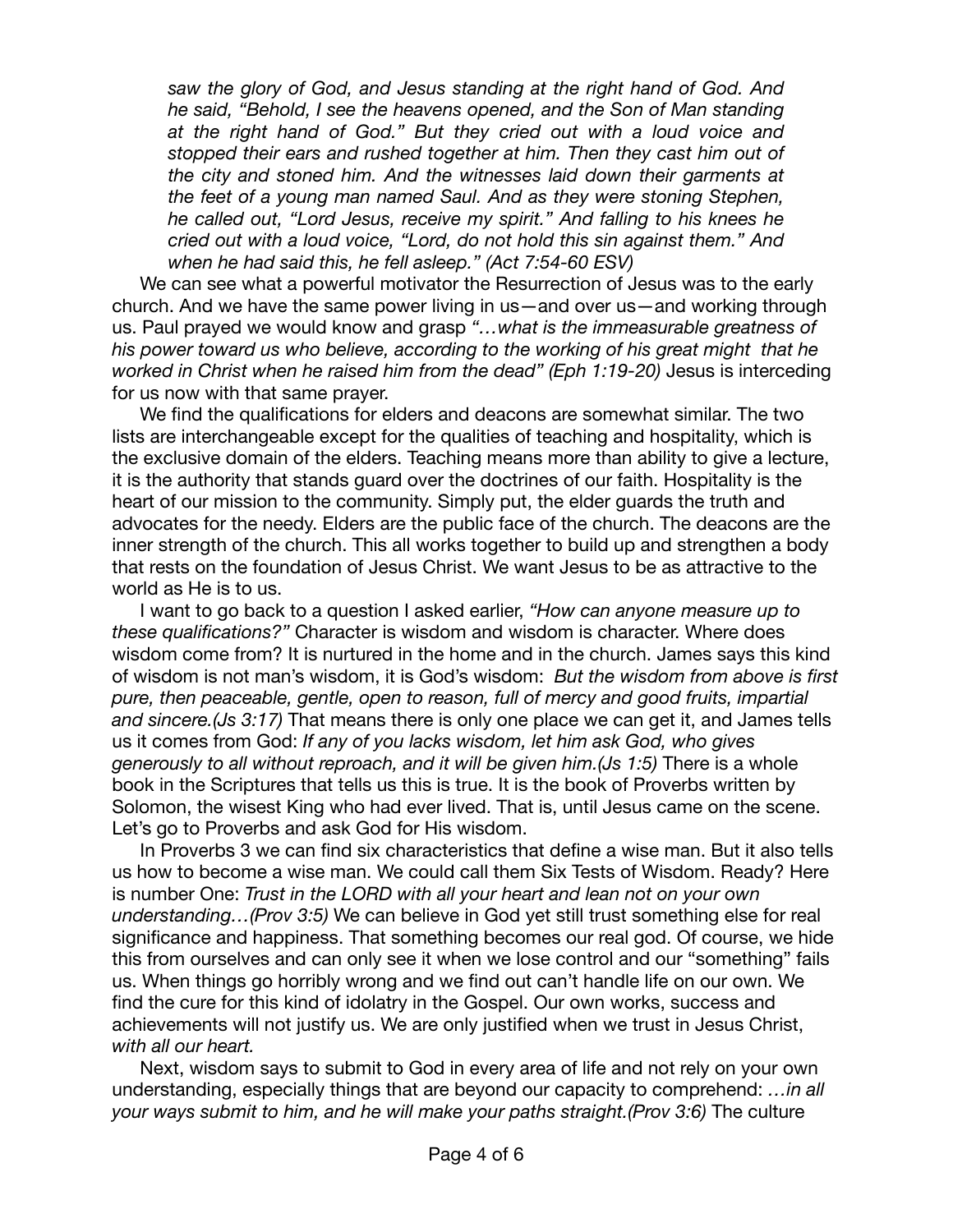around us tells us to question everything and not rely on anyone *except* our own understanding. There is a choice to make; to rely completely on myself as my own authority and submit to no one, or to see there is something more powerful than I. Proverbs tells us outright to choose God. He is the Creator who made us, loves us, and will direct our lives in a way that does not depend solely on our own reasoning and intuition. Our wisdom grows as we live our lives shaped by the narrative of the Bible. That story points us to the wisdom found in Christ, *who richly dwells within us.(Col 3:16)* 

Test Three is a willingness to accept counsel and advice. Fools are wise in their own eyes. *Do not be wise in your own eyes; fear the LORD and shun evil. This will bring health to your body and nourishment to your bones. (3:7–8)* Remember when you were a teenager? Often young people do not listen to their parents but rely on the best advice of their friends. Is it no wonder they remain foolish? It not just teens, though. Many of us only listen to people of our own social class or political persuasion. But the wise man listens to the Word of God, to his trusted friends, to people from other viewpoints and, most importantly, his critics. The wise man has many counselors. Why does this Proverb say, *This will bring health to your body and nourishment to your bones*? It may be the old saying that says *"The doctor who treats himself has a fool for a doctor and a fool for a patient."* But when it comes to sin, Jesus said, *"Those who are well have no need of a physician, but those who are sick. I came not to call the righteous, but sinners." (Mk 2:17)* The wise man seeks advice, the wise man knows he cannot be his own Savior.

The Fourth test: *Honor the LORD with your wealth, with the first fruits of all your crops; then your barns will be filled to overflowing, and your vats will brim over with new wine.(Prov 3:9–10)* The wise man is generous. This fits Paul's warning about *lovers of money.* Money can blind us to how greedy we really are. The Scriptures say the best way to break the power of money over us is to give lots of it away. In Israel the first fruits of a crop were given to God before harvest time. It was a test. Would you be willing to trust God's provision not knowing how big the harvest would be? One of the hardest things to learn, especially in our culture, is that money is not our security. Money is God's provision for us so we can learn the lessons of stewardship. Generosity is wisdom.

Number Five is the ability to learn from adversity. *My son do not despise the LORD's discipline, and do not resent his rebuke, because the LORD disciplines those he loves, as a father the son he delights in. (3:11–12)* Test four said a generous man might enjoy increasing financial blessing. But this test says that may not always be true. Test one said trust in the Lord even when it all goes wrong. The world is filled troubles beyond human understanding. And we can't seem to fix it. Wisdom teaches us to be ready for suffering. That suffering is God's method for growth in *more* wisdom. But it can also drive us away if we do not trust adversity as part of our Father's discipline. The farther we run from God, the more increasingly bitter life can become. Sometimes the only way we can make sense of our suffering is to turn to the Gospel where we see Jesus as God's own Son suffering infinitely for me and for you. He bore the ultimate discipline, and He is standing with us to bear ours. *"What a friend WE HAVE in Jesus, all our sins and griefs to bear…"* 

Finally, test Six. *Do not withhold good from those to whom it is due, when it is in your power to act. Do not say to your neighbor, "Come back tomorrow and I'll give it to you"—when you already have it with you. (3:27–28)* Wisdom is justice. Helping our